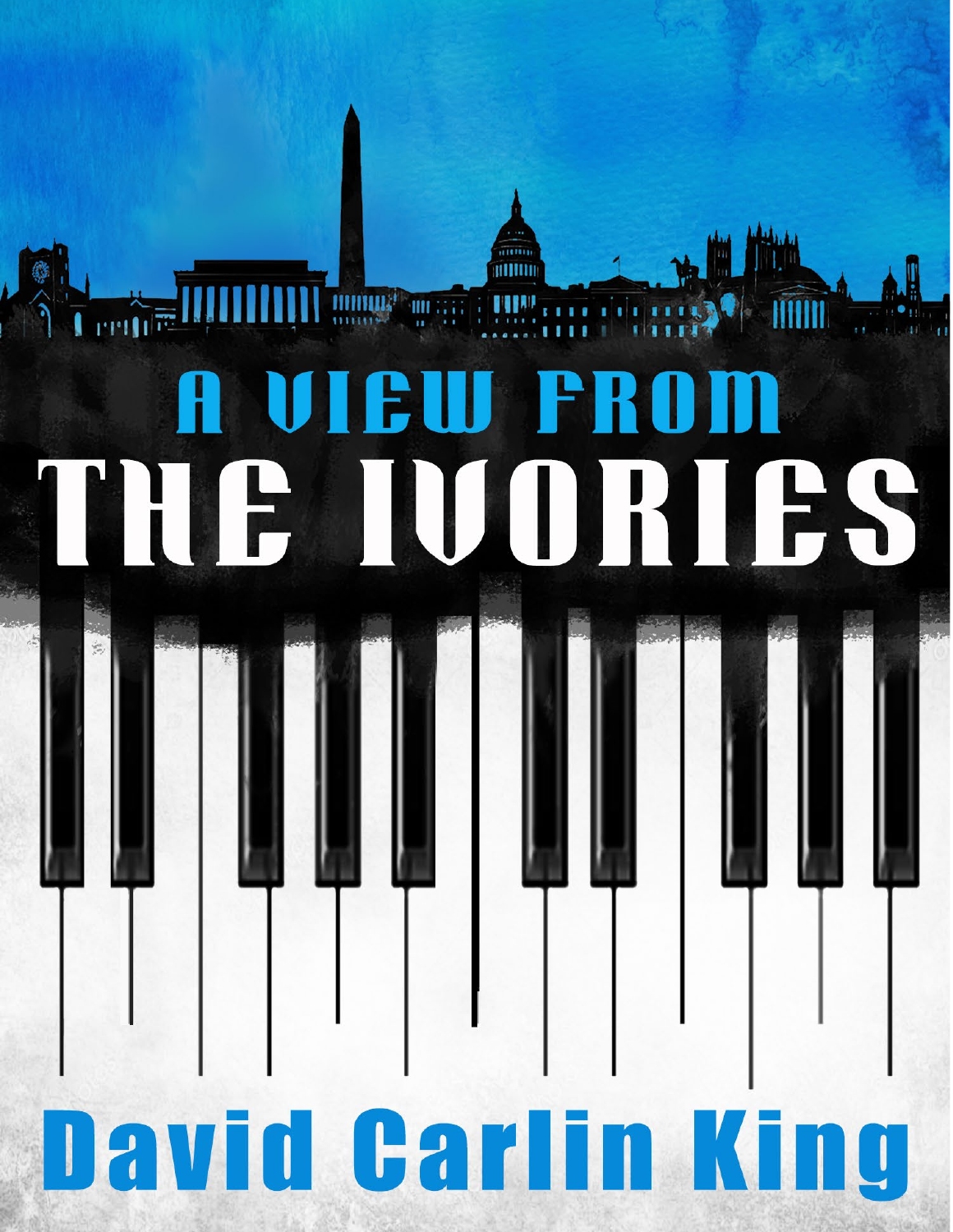# A View from the Ivories By David Carlin King

©David Carlin King, 4/1/21

All rights reserved.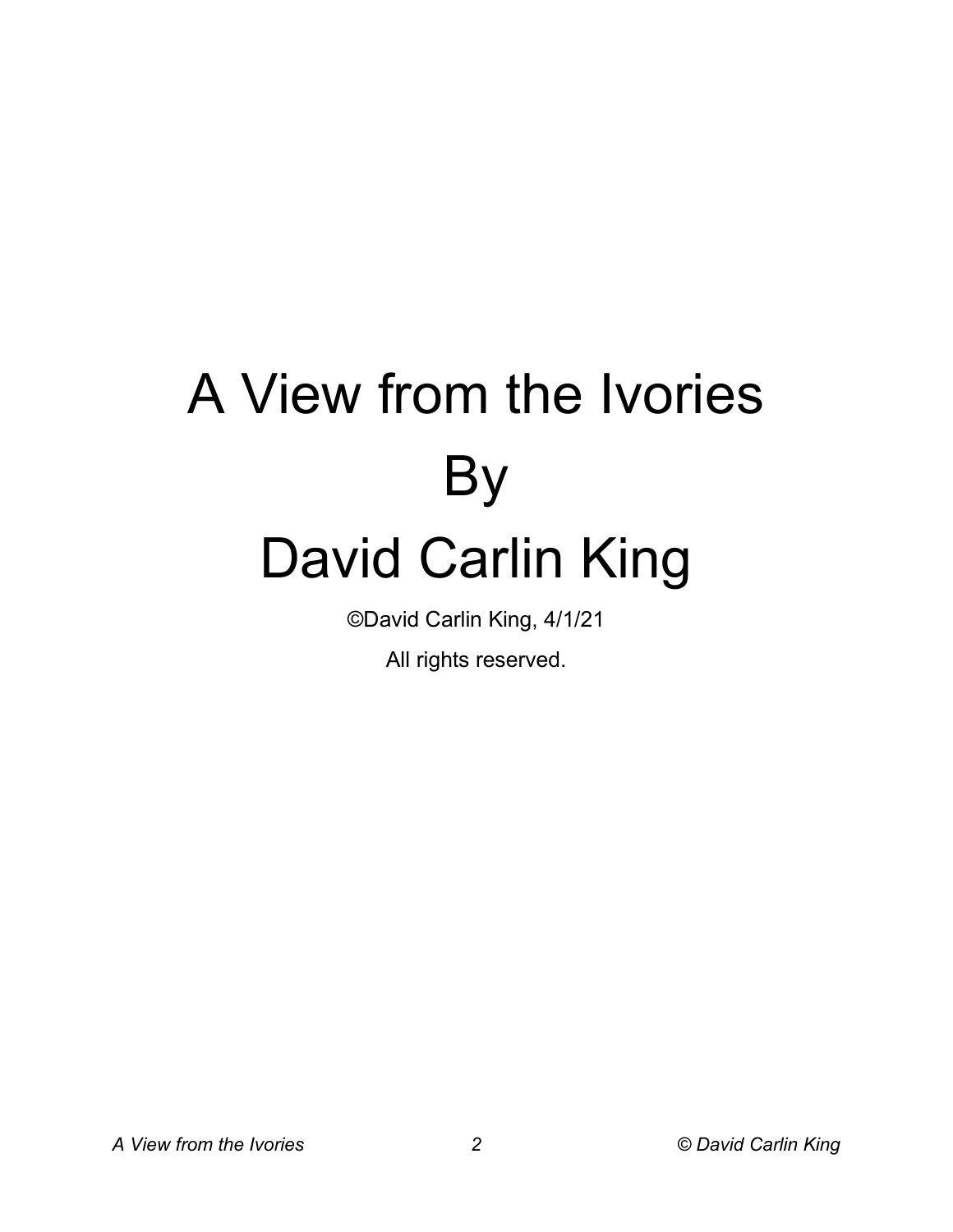#### **CONTENTS**

#### **MUSIC**

- 1. Judy Collins
- 2. Ben Vereen
- 3. David Foster
- 4. Michel Legrand
- 5. Kenny Rogers
- 6. Wynton Marsalis
- 7. Lee Greenwood
- 8. Melba Moore
- 9. Bruce Hornsby
- 10.Manhattan Transfer
- 11.Mary Wilson

#### **SPORTS**

- 12.Joe Theismann
- 13.Don Shula
- 14.Tommy Lasorda

#### ENTERTAINMNET

- 15.Oprah Winfrey
- 16.Bob Hope
- 17.Jennifer David
- 18.Bea, Dixie, and Elaine
- 19.Norm Crosby
- 20.O.J. Simpson
- 21.The Hoyas

#### POLITICS

22.Laura Bush 23.Jay Rockefeller 24.Bill, Al, & Hillary 25.George Bush

#### **RELIGION**

26.Sun Myung Moon 27.Tammy Bakker 28.Billy Graham

#### MEDICINE

- 29.Vladimir Fyodorov 30.Maria Shriver 31.Charlie Kelman
- 32.Nancy Reagan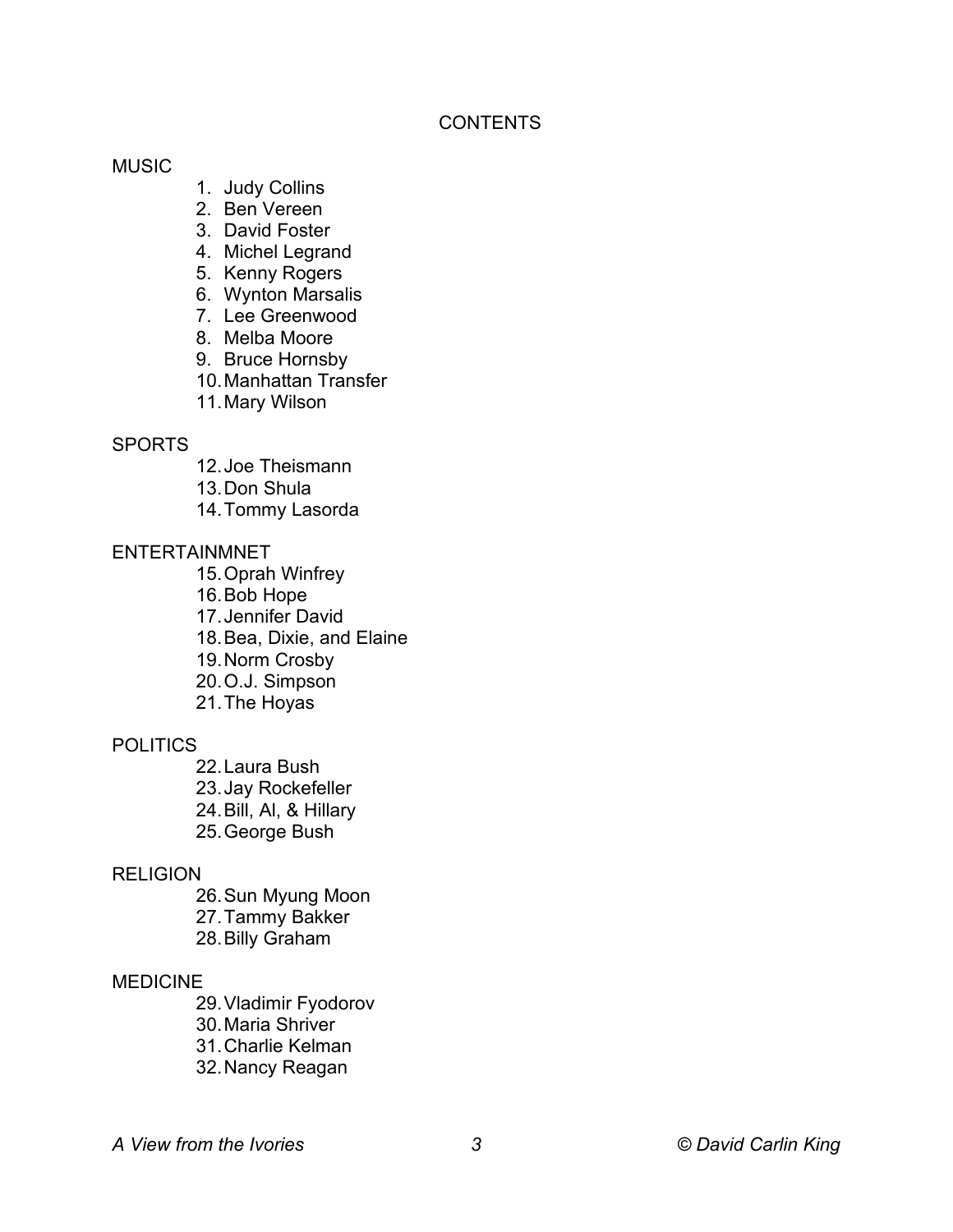LIFE:

33.Monica Lewinsky 34.LaVerne 35.Eddie Ortiz

#### FAMILY

36.Marjorie King 37.Nancy Ingram

38.Junior King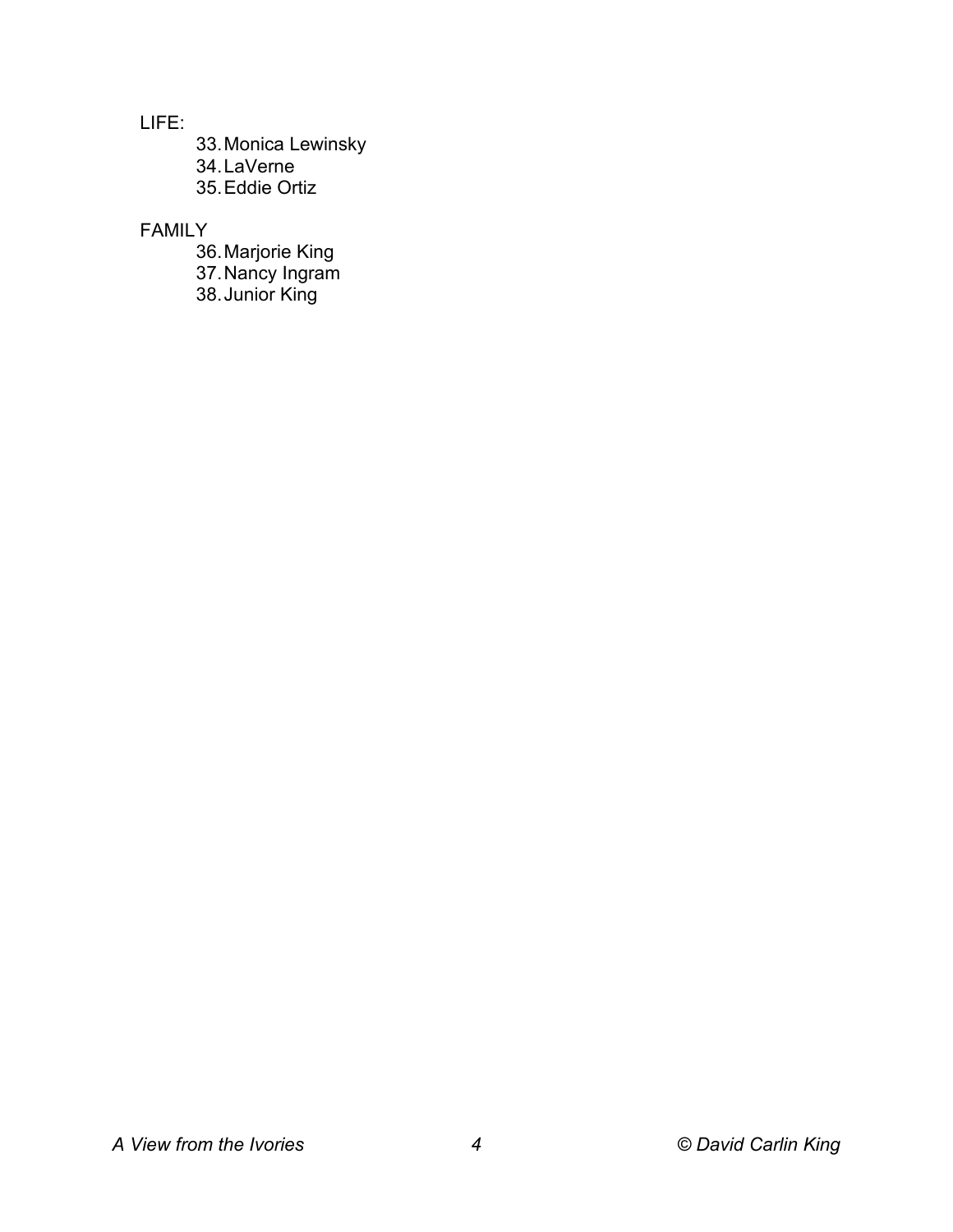### Foreword

My piano teacher was Louie Liebman. He was a tough, brilliant, and gifted pianist from Brooklyn, New York who happened to settle up the street from us, in a new subdivision called Sunny Ridge. I went to school with his son. I was fascinated with the keys as far back as the age of three. At eight, I discovered a box of jazz albums that my cousin had stowed in our attic when he left for college. At one of my sometimes-tortuous lessons with Louie, I mentioned listening to these albums and trying to "play what I heard." Well, this got old Louie's attention and our time together became two parts lessons and one part playing what I heard on those albums (which included Andre Previn, Oscar Peterson, and other talented artists). Louie also had a harpsicord that I also learned to play in the process. I loved the piano, and it became my gateway to the world.

When you are the middle child of seven siblings, getting recognition was a chore. My banging on the piano was a constant source of irritation, so I've been told. By twelve, I was playing in church and the pastor complained that my Sunday morning prelude sounded like a late night in a cocktail lounge. (So, I went down the street to play for the Pentecostals. They were more appreciative). My professional career really began at Christmas and at the age of twelve. I played a big theater organ in J.C. Penney's on King Street in Alexandria, Virginia, outside of Washington, DC. Embarrassingly, it was placed on the store balcony in the middle of the ladies' lingerie section where it so happened that many of the young girls from my junior high school showed up to buy their first training bras.

High school was a whirlwind of music competitions and traveling with a trio that included my brother George and (the all too gorgeous) Bobbie Gardner, both with stunning voices. We were the squeaky-clean kids from church who sang Christian music and show tunes for the ladies' clubs, youth rallies, and churches up and down the east coast. From there, I toured in a group around the world for a year when I was eighteen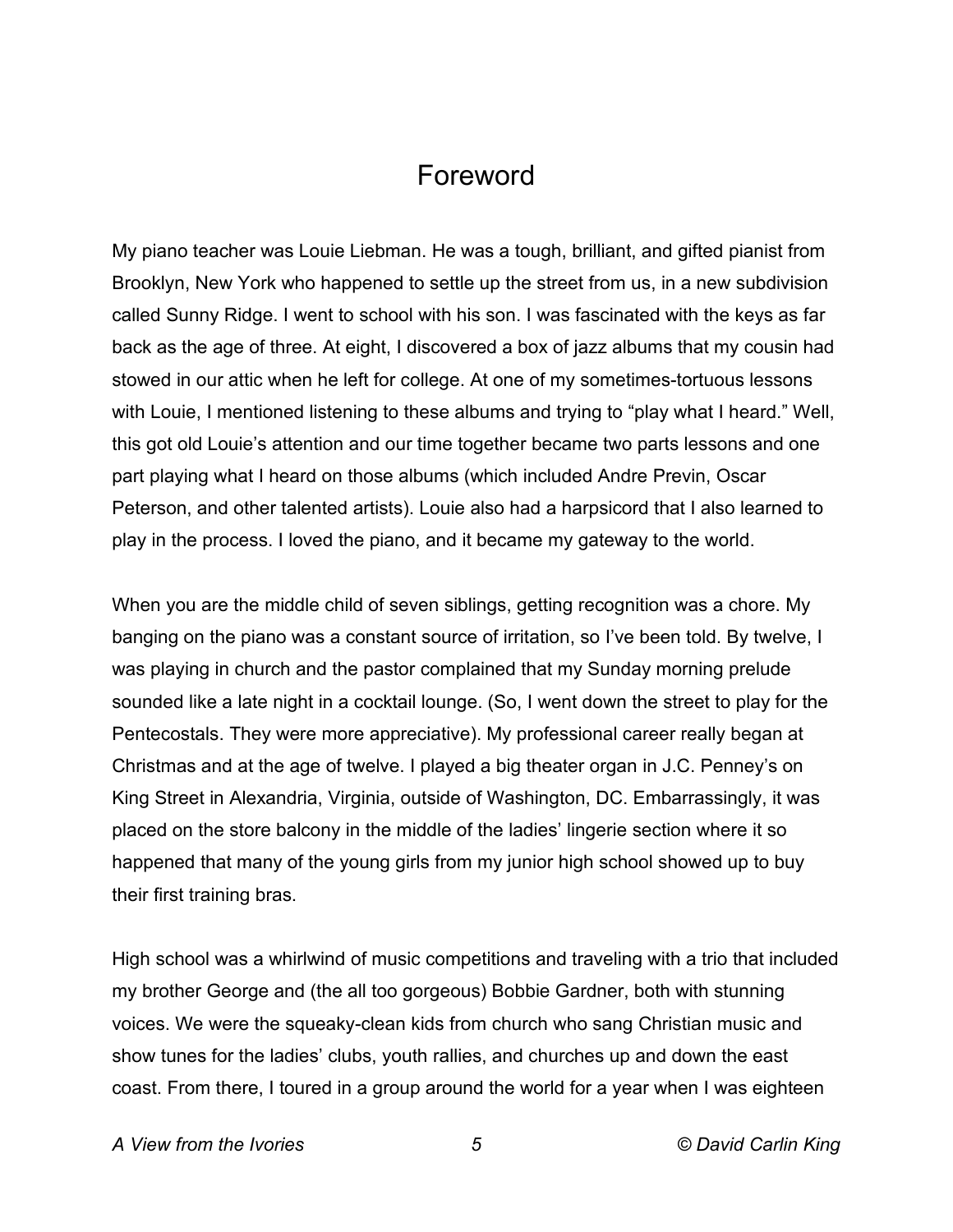and I eventually landed back in Virginia where my brother had formed a group called The Fellowship.

The next 13 years with The Fellowship included a five-year Christian rock show with Pat Robertson's CBN Network, 10 USO Tours, Las Vegas, corporate industrial shows, and more miles than I can remember. It was in tour bus that I got my master's degree in Music Composition and Theory. During the road years, the other part of my brain wrote arrangements for groups that performed at Disney, Busch Gardens, and for a ton of corporate shows.

Life took a huge turn when I left the road, my marriage, and the safety of the bus. Totally broke, with a large (for that time) payment on my new grand piano, I discovered who I was. My piano technique soared, and I found my voice that didn't need a band or backup singers. I also found love again in a way that completed me. What I didn't count on was my view of people and the world. From the piano bench, I became a student of life and life came to me.

When someone asks me, what kind of life I've led…I answer, charmed, blessed, amazing. There aren't enough words or time to describe it all. Sure, I've had depression, crisis, chaos, death, divorce, and way too many drinks. But you know, life and divine providence has given me a ringside seat and Forrest Gump moments to some of the most breathtaking experiences and utterly fascinating people on earth. On more than one occasion, friends, colleagues, and mere strangers have said "you should write a book.' I know, it's a little trite. This small tome is no great work of art. It's just a simple celebration of some of the most interesting and compelling moments of my journey. There are some very intriguing people who inhabit these pages. This collection of stories includes entertainers, politicians, religious figures, family, and just plain folk with whom I have come in contact and shared moments. There are also just a few who I consider my heroes. I am a pianist, and this is just my "view from the ivories." Enjoy!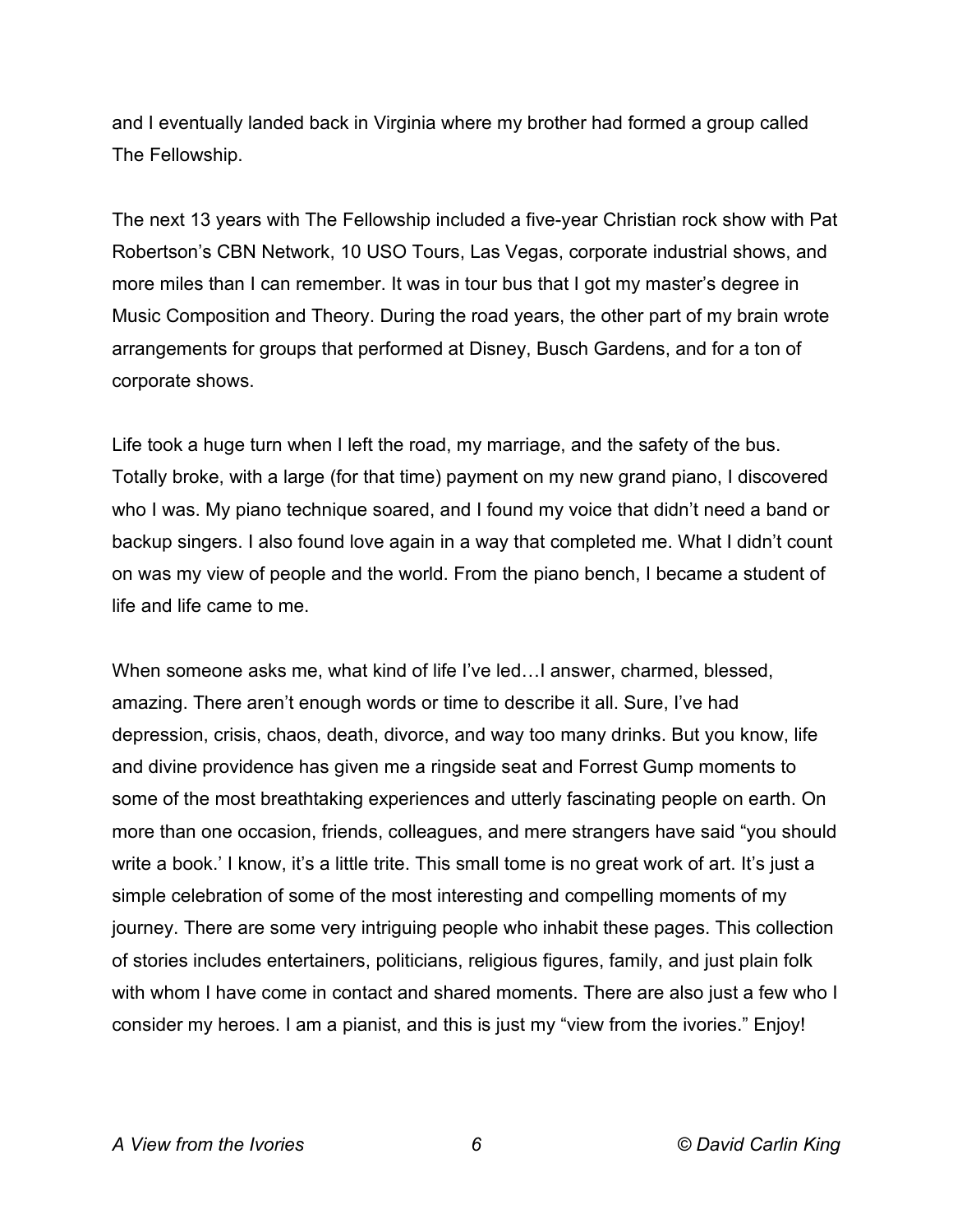# MUSIC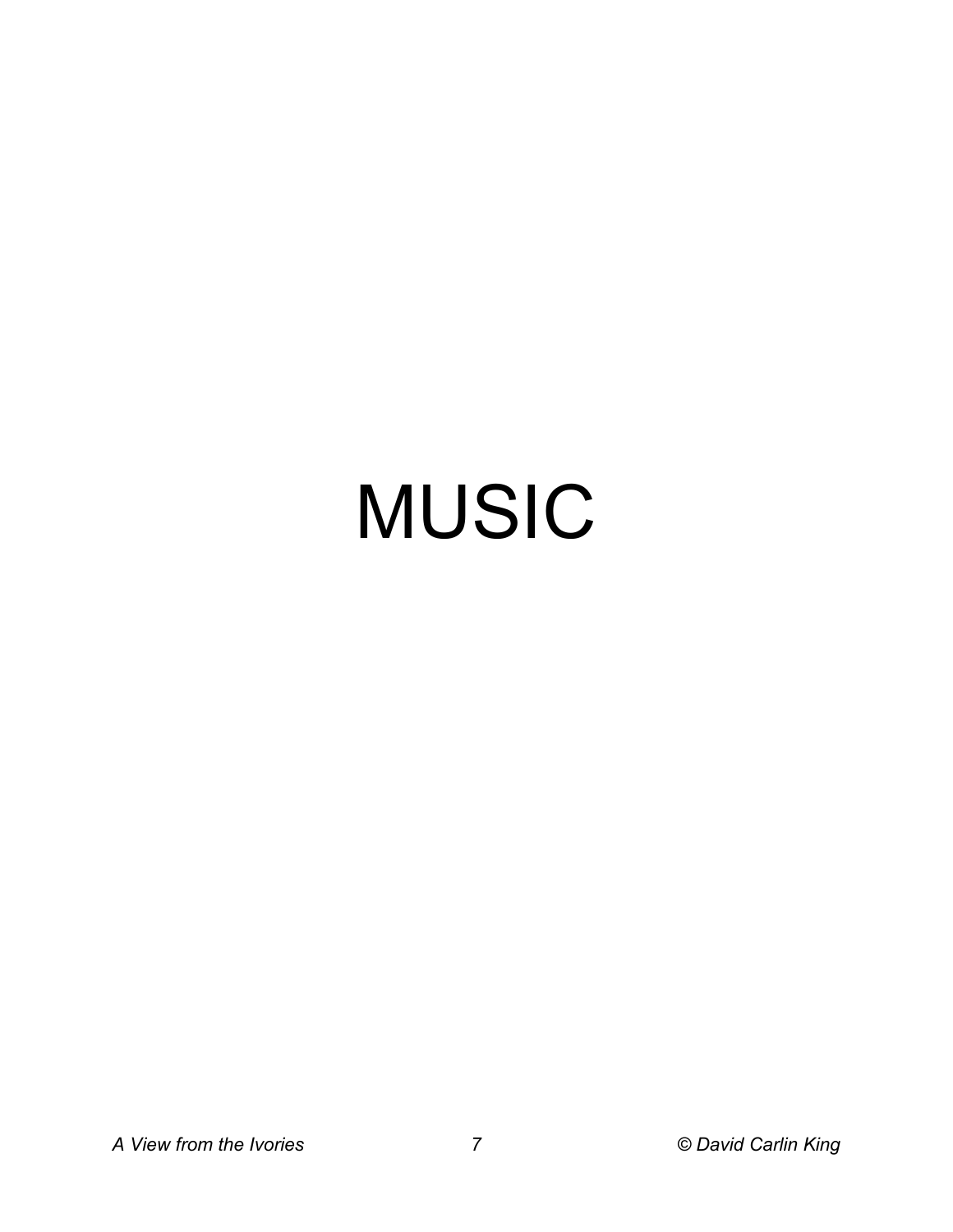Radio City is the most famous song and dance venue in the world. One of the production companies that I wrote music for was Ray Bloch Productions. One of their clients, The Equitable Insurance Company, had bought the hall out for five days. The star lineup was of course, the Rockettes, Ben Vereen, and a group (all one hundred of them) called Up with People. I was lucky enough to be commissioned to write the show beating out the Radio City conductor, Elman Anderson, and a very talented (should have gotten the show) young composer with a cocaine problem.

Ray Bloch was an old 40s and 50s entertainment purveyor with a gambling problem. At a very uncertain and broke point in his career, he sold the company to his accountant, Franklyn Dickson Sr. Franklyn dropped dead on a gig in Florida and his son, Frank Dickson Jr., assumed the throne. They had booked our group, The Fellowship many times, and we had done a number of industrial shows for them. It was one of the biggest breaks I ever got. It also helped me stretch my writing chops to a whole new level.

The Equitable's ad agency premiered a new jingle just prior to the show and I was summoned to New York for the rollout. It was to be included into the show. We went to the New York Hilton for its press release to four hundred reporters at lunchtime When no one claps…you know it's bad. Well, a talented group of musicians performed this new work of art. It had all the right touchy-feely buttons that warm insurance jingles should have, but not quite enough. When they finished performing the jingle--nothing. Even I got a knot in my stomach. That prompted the producers to have me write the jingle "Count on the Equitable" into a finale (that I would also write) which was called, "Live the Good Life" (better title, don't you think).

Mother Nature showed up right on time with a good case of the flu for me. I was sitting up in bed scoring the entire show and about to finish it, but I needed someone to copy the orchestral and vocal parts. The musical director I hired to replace me in The

*A View from the Ivories 8 © David Carlin King*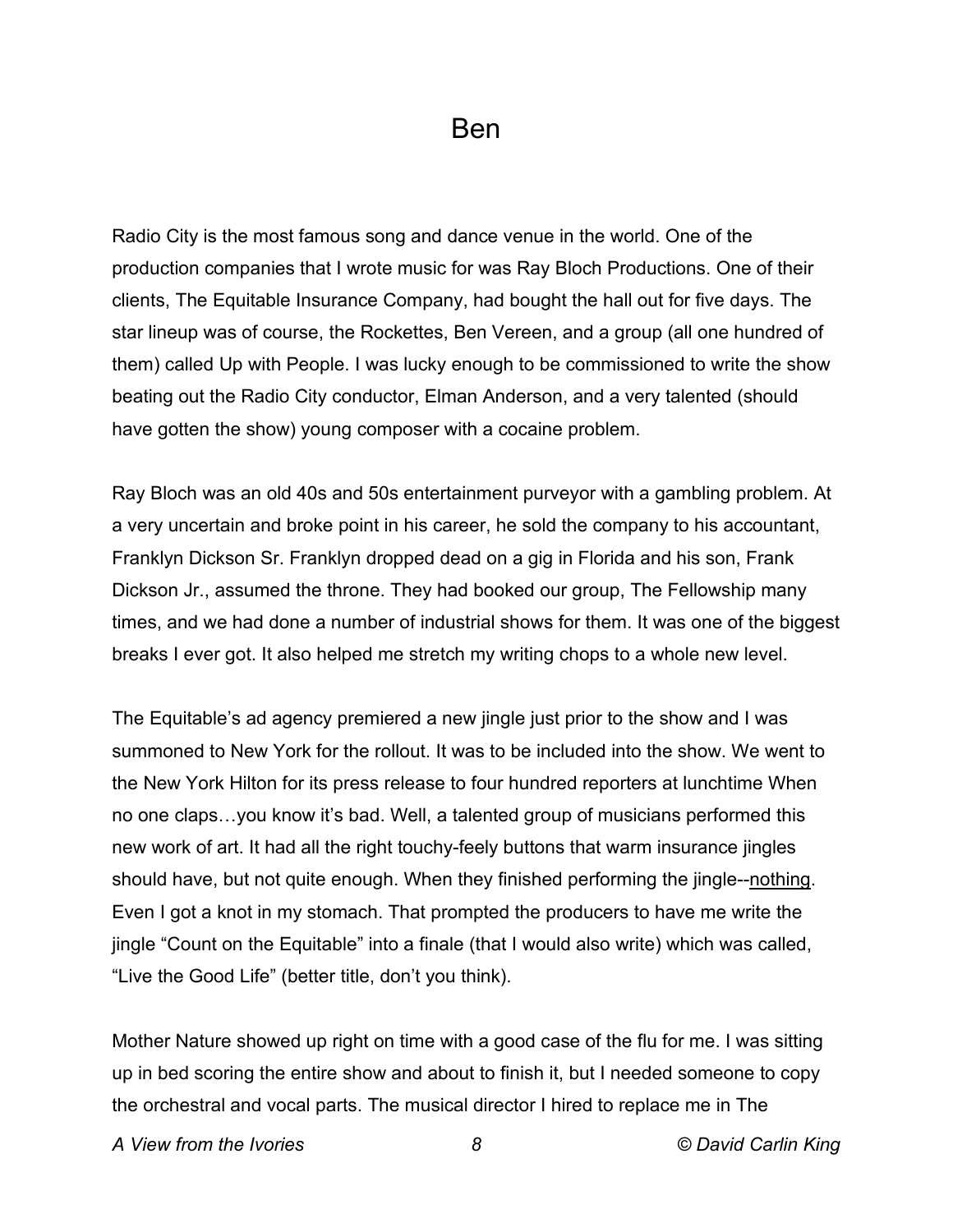Fellowship, Larry Day, was still living in DC, as the group had not yet relocated to Nashville. Never would I have finished without his keen help.

So, into the studio we went… to lay down the tracks for the entire show. The Radio City orchestra actually played along with my scores produced in the studio. Apparently, they did this with a lot of shows on an old, outdated four-track tape playback deck. When I left the road, the running joke was that my brother George took all the Christians to Nashville and David kept all the heathens in DC. That was partly true… we needed a big vocal sound for Up with People to sing along with. There were six of my best heathens-- my brother George, Dove Award gospel soloist Sue Dodge, and two members of the group Gladd (that I had put together when I was still with Old Towne, our production company). The vocals were amazing and to this day, I consider it the best vocal session I ever conducted.

The day I showed up at Radio City with my scores and soundtracks, I was nervous and am sure had that "deer in the headlight" look. Elman Anderson, the Radio City Conductor, was a complete gentleman and recognized a newbie when he saw one. He treated my work as if it were the premier of a Beethoven Symphony. He and his wife and my parents became great friends at the wrap luncheon. Who knew? Thanks Elman!

Radio City is famous for its elevator stages whose technology was later used on aircraft carriers in WWII. It is a cavernous place with great acoustics. I asked one of the crew for a good Radio City story and he did not disappoint me.

They had the circus there some years back and one of the elephants died on the lower level and not near one of the elevated stages. How did they get it out…with chainsaws (really)! I also asked the Rockettes on which show did they have the most fun? Hands down, they all answered *Liberace!* This is also where this not so clever southerner learned, you don't ever refer to any female performer as "girl."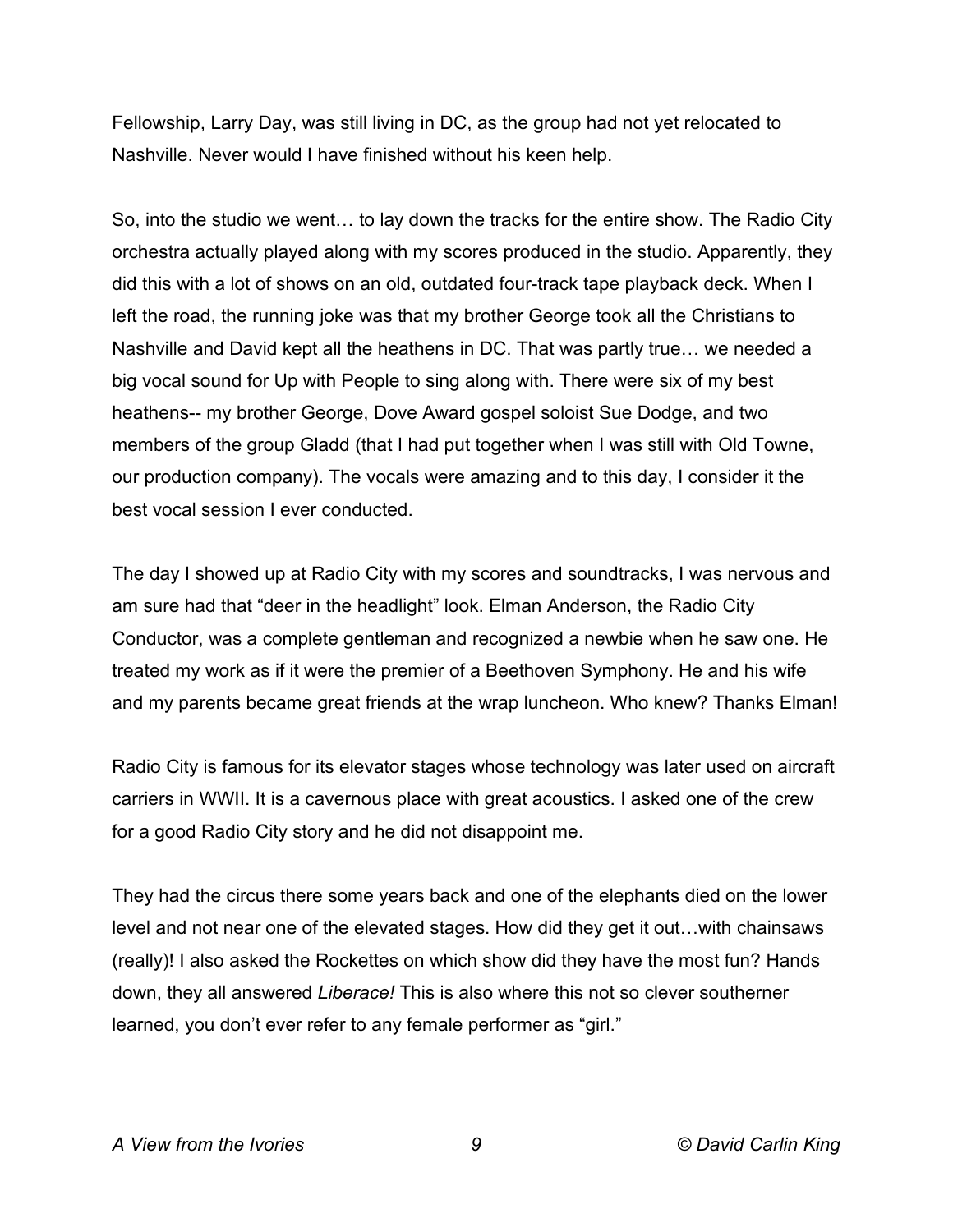Rehearsals included a choreographer and the Rockettes and lasted for two days. On the third day they sent me downstairs to work with Ben Vereen. As I took the elevator down, I was looking forward to meeting the man who played Chicken George in *Roots*  and played countless parts on Broadway that included *Wicked, Fosse, I'm Not Rappaport, Hair, Jesus Christ Superstar, Pippin, Grind, Jelly's Last Jam, a*nd *A Christmas Carol*. It turns out his musical director (who showed up later) and I took piano class together at the Philadelphia School of the Arts. However, today he was not in a good mood and was obviously not prepared. I went to his dressing room and asked, "How are doing with the music?" He was wearing a bright red satin prizefighter robe. What I realized immediately was that he could not read music. I sat down at the rehearsal piano in his dressing room and plunked the parts out church-style, which he understood, and for which I was thanked. However, from the smell of alcohol and the sniffles, I sensed we had other issues.

Rehearsals at Radio City are big very expensive propositions. There are fifty plus musicians in the orchestra, forty Rockettes, seventy-nine on the crew, one hundred cast members of Up with People, and Ben Vereen. It was time to run the finale when up comes a flustered production assistant announcing that "Ben Vereen has left the hall." I thought Ellie Lessin, the Ray Bloch account rep, was going to pass out. Apparently Ben was tired of waiting and was agitated from whatever else he was doing. Even when he showed back up for the show the next day, he was supposed to be in a tuxedo. Ben showed in a straw hat, red jacket, khaki trousers, and tennis shoes.

My good friend George Gracey was the Senior Producer for this show and the one who brought me on board. We had done many shows together. He had worked with Mike Nichols on Broadway and was the road manager for the infamous *Tracadeo Ballet.* He was the personification of a trooper. Calming stepping into the mayhem on stage he said, "We are going to be just fine" (and pointed to me). David King sang the scratch tracks for Ben and write all the music… he can do the finale." And so, I did…take a big breath, Dave.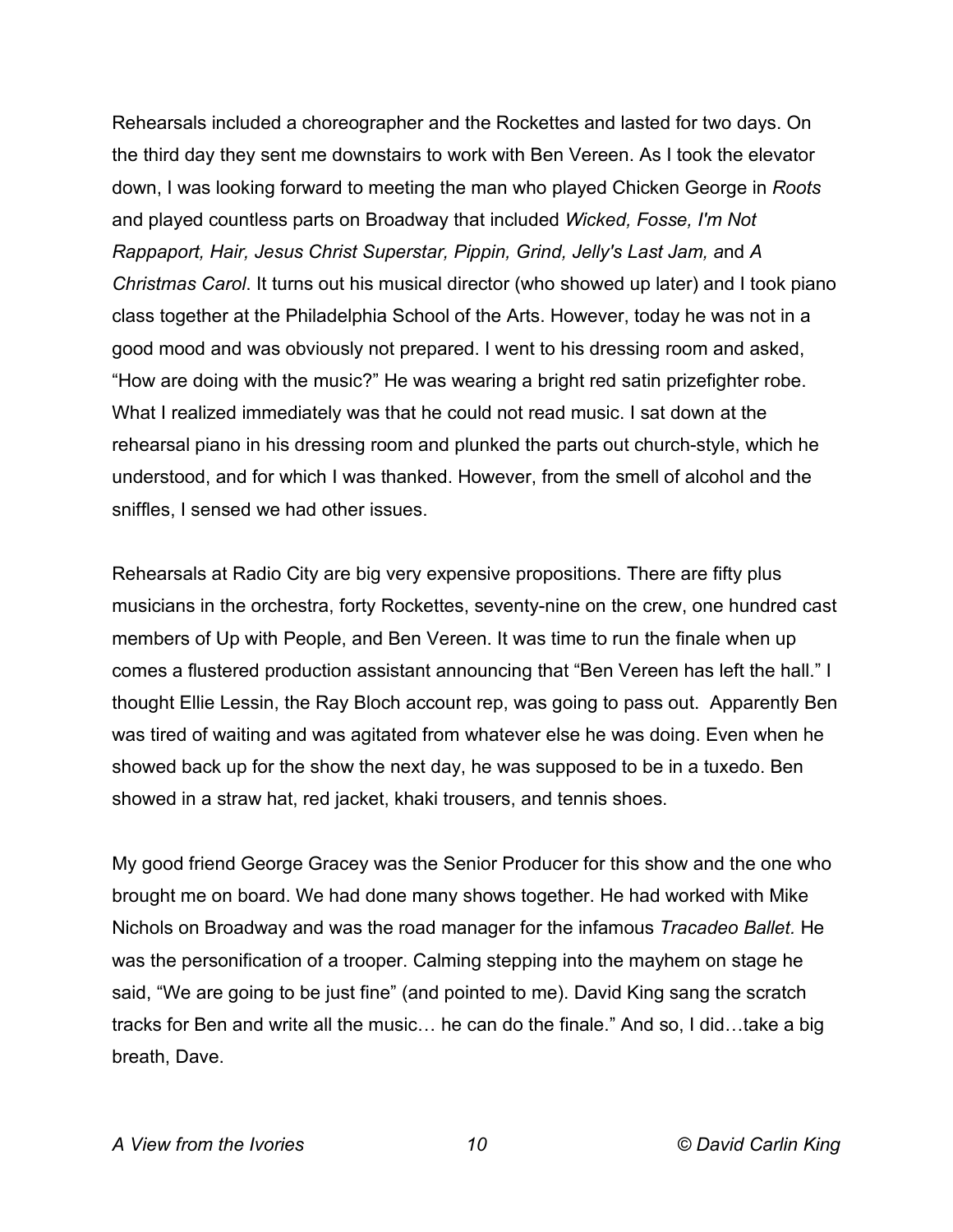The house and stage faded to black, and the orchestra began the introduction, playing notes that I had written. Out of the wings through the dark, I stepped into a single spotlight and begin to sing, "Live the Good Life." It was a surreal amazing experience as the music, my own scores, wrapped around me and I had the entire stage to myself with the orchestra lit in silhouette.

This was one of my epic-sized finales. When my solo finished, Up with People streamed on the stage, twenty at a time. As the arrangement shifted into the commercial (that got no applause at the Hilton), the orchestra shifted gears, changed keys, and then the Rockettes entered. When they kick, I've got to tell you, it makes a lot of noise. I did not get the full force of the moment until one of the Rockettes yelled at me and said, "Move into the line honey!"

The finale crescendo was as big as I've ever heard (standing in the middle helps). I moved out of the dance line downstage with Up with People and the Rockettes surrounding me singing in full force, *"Count on the Equitable, we'll help your dreams come true!"*

One of the greatest moments of my life was not what just happened, but rather this… Radio City Music Hall was entirely empty. There were two people sitting all alone, down front, in the darkness of the second row watching the rehearsal. Those two people were my mother and father. A rare moment for anyone--it was one of the greatest gifts I ever gave them. Mom and Dad, I love and miss you both every day. Thank you for giving me wings!